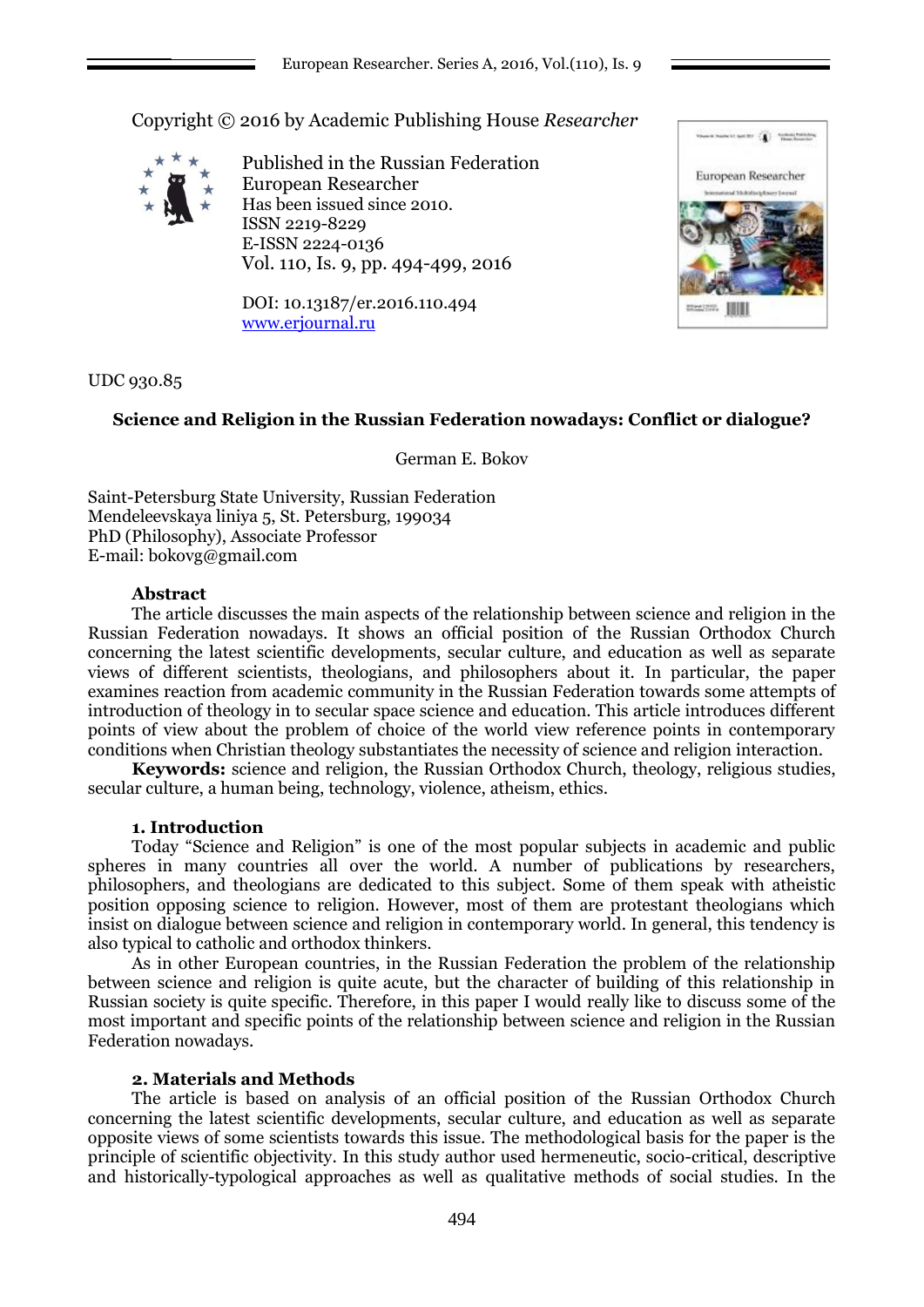analysis of social, cultural, and political aspects of contemporary Russian realities submitted by materials of mass media, and Internet resources the different points of the relationship between science and religion in the Russian Federation nowadays are reflecting.

#### **3. Discussion**

There are different points of view about the relationship between science and religion. Russian orthodox philosophers, such as Semyon Frank emphasized that science and religion cannot oppose each other because they are "absolutely different matters". Frank said, "All conversations about absence of harmony between them resulted from both ignorance and stupidity" [1, p. 3]. On the contrary, the main tendency in Soviet historiography was categorical opposition of science and religion as important factors of "ideological struggle". The atheistic literature told about the conflict among them for the right to form a world's paradigm. There was emphasized the truth of scientific knowledge as opposite to religion faith.

Today both these points still exist. However, with a change of position of the Russian Orthodox Church in post-Soviet Russia the opinion about science and religion's dialogue begins being introduced in society. Sometimes such persistence leads to the negative reaction among some atheists-scientists and also causes some misunderstanding in the society. In particular, it has to do with some changes of contemporary Russian education.

In august two-thousand was held the Jubilee Council of Bishops of the Moscow Patriarchate of the Russian Orthodox Church. There were adopted "the Basis of the Social Concept". It is an official document about different points of the relationship between the Church and the contemporary secular world. In particular, it focused on science as "one of the most important components of culture" [2].

It says that science is the result of development of Christian thought. However, "despite Christianity's initial impact" later the development of science and technology was carried out under the influence of "secular ideologies" [2]. According to the position of the Russian Orthodox Church, in the eighteenth century some "atheistically-minded thinkers" "resolutely opposed science to religion". It was a result of "faith in the omnipotence of the scientific knowledge" [2]. The Church has condemned this opinion calling it "the false principle". It warns that if science wasn't "restricted by any ethical, philosophical, or religious requirements" it would result in a global disaster [2]. In this sense in Christian theology as well as in postmodern philosophy revaluation of the age of Enlightenment with main concept of "progress" took place.

Really, "Knowledge is power" – it is a great slogan of the Modern European culture and thought. However, the reverse side of progress was blood and thunder, weapons, wars, intervention in the universal laws of a human nature, and the Universe, especially in the XX-th century. In fact, we must recognize that science and technology have made the violence more widespread and ruthless. After the two World Wars a nuclear threat remains relevant as a result of scientific work. Thus history itself raised a fundamental question about responsibility of a scientist who must follow humanistic goals.

Therefore, the Russian Orthodox Church underlines that by the end of the twentieth century science and technology have achieved such influence on all aspects of life as to become "the decisive factors in the life of the civilization" [2]. Consequently, the Church says "to ensure normal human life" it is necessary today as never before "to restore the lost link of scientific knowledge with the religious, spiritual and moral values" [2]. The Church insists on dialogue between science and religion "for the save of life and its proper order" [2].

However, there is another position. A number of scientists-atheists publicly assumed that theology shouldn't intrude into secular science. In particular, in two thousand and seven was published the open letter to the President of the Russian Federation from ten academicians, the Members of the Russian Academy of Sciences. They were notable scientists such as Nobel laureates in physics Vitaly Ginzburg and Zhores Alferov. They expressed their concern about so-called "increasing clericalization of Russian society" that is "the Church's infiltration of all areas of public life" [3]. They affirmed wide discussion of the issue of dialogue between science and religion is a result of clericalization supported by State. This letter said that in-admissibility for the Russian Orthodox Church to interfere in the secular area of science and education. They emphasized their "respect for the feelings of religious people" and that their goal "is not to fight religion". However,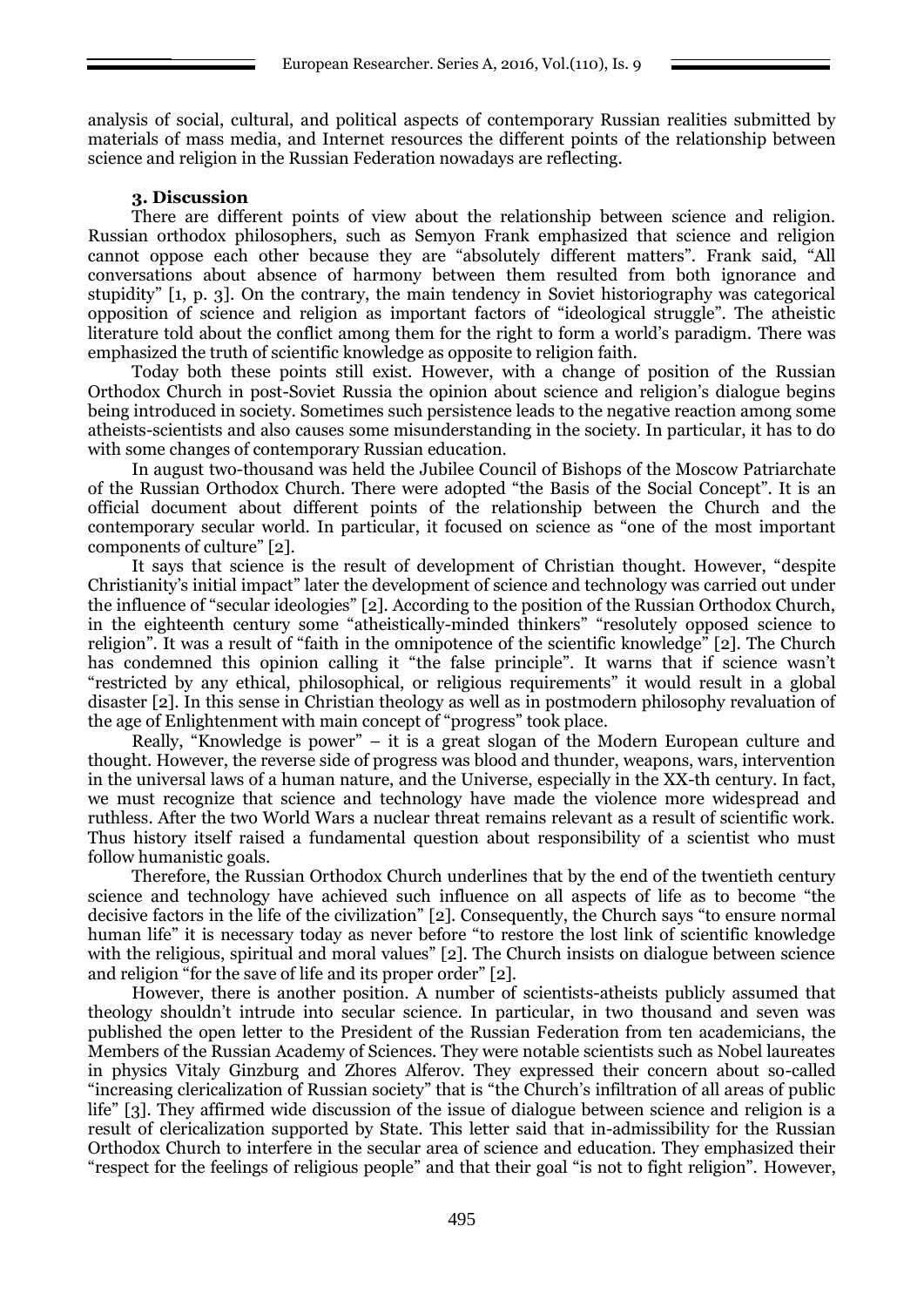they affirmed there wasn't alternative to scientific knowledge and opposed so-called "knowledge substitute" for the faith [3].

In the first place, in this letter the authors expressed their attitude towards contemporary Russian education. These academicians were against "the Church's attempts to introduce theology in the list of government-recognized scholarly subjects". They proved that theology being "an assemblage of religious dogmas" and shouldn't be one of scientific subjects [3]. So, this letter illustrated the negative reaction of the some representatives of academic community of Russia to the persistence of the Church in public life, science, and education.

Actually, in recent years in Russia have appeared a lot of theology's educational programs as well as theological departments. Until now they have never existed in Russian State Universities. The Orthodox theologians and priests were always prepared by Orthodox Academies. This always distinguished Russia from other European countries where theology was originally part of classical European university education. Today besides Orthodox Academies in the Russian Federation there are a number of special private universities and institutes with theology as a priority academic direction. However, the problem is that theology as academic direction has being introduced in State' system of higher education.

It means, sometimes theology begins being understood not only as the doctrine of God built on the basis of the Scripture. Today theology as an educational humanities program claims to be a part of the complex of knowledge about religion which used to be a problematic field of religious studies. Therefore, in contemporary Russian society the following question has being discussed: is theology really an independent branch of the humanities along with religious studies, or not? [4].

In two thousand and eleven was held the Council of Bishops of the Moscow Patriarchate of the Russian Orthodox Church. There were adopted the new decision about improving both dialogue between the Church and secular science. A short time before the Patriarch of Moscow and all Rus' Kirill visited National Research Nuclear University (Moscow Engineering Physics Institute). It's one of the fundamental scientific Centers of Nuclear Physics and important technical educational center in Russia. An Orthodox Church was established there a few years ago. The Patriarch Kirill was sanctified this Church gave a lecture about relationship between science and religion for both students and teaching staff and was made an honorary doctor of Moscow Engineering Physics Institute. After two years the Department of theology was opened in this technical University among other aimed to discussion of the relationship between science and religion. However, most of scientists and students were against all these events. They assumed that the Church shouldn't intrude in secular science. [5]

The problem is complicated by a question of a school education. Really, "from the Orthodox perspective it is desirable that the entire educational system should be built on religious principles and based on Christian values" [2]. Although in the same place emphasized that the Church "respects the secular school" as well as a human freedom but it considers "it inadmissible to impose on students anti-religious and anti-Christian ideas and to assert the monopoly of the materialistic view of the world" [2]. On the contrary, the letter by ten academicians says, "all achievements of worldwide modern science are based on a materialistic view of the world. There is simply no other thing in modern science" [3].

One of the authors of the letter academician Vitaly Ginzburg guessed the science and religion should avoid each other. He is known as a critic of religion and popularizer of the secular humanism and principles of the freedom of conscience. Speaking as an atheist, he noted that politics of Bolshevism discredited atheism "which in essence has nothing to do with violence" [6]. On the contrary, the Christian Church has always condemned scientific knowledge. Ginsburg wrote that to identify all atheists with those Bolsheviks "militant atheists", who shot believers, is equivalent to identify all Christians with the Inquisition, or all Muslims with fundamentalists and terrorists [6]. According to him the age of Enlightenment was a period of beginning widespread acceptance of humanism, materialism and progressive scientific knowledge. According to him secular ethics doesn't need religious doctrines [6].

Academician Ginzburg and other scientists especially emphasized that creationism should not be taught in schools in any form. It should be noted that Darwin's theory of evolution is still the most painful issue for the Orthodox theology and Orthodox believers. The official position of the Russian Orthodox Church on this issue does not exist. There are only separate positions of modern Orthodox theologians.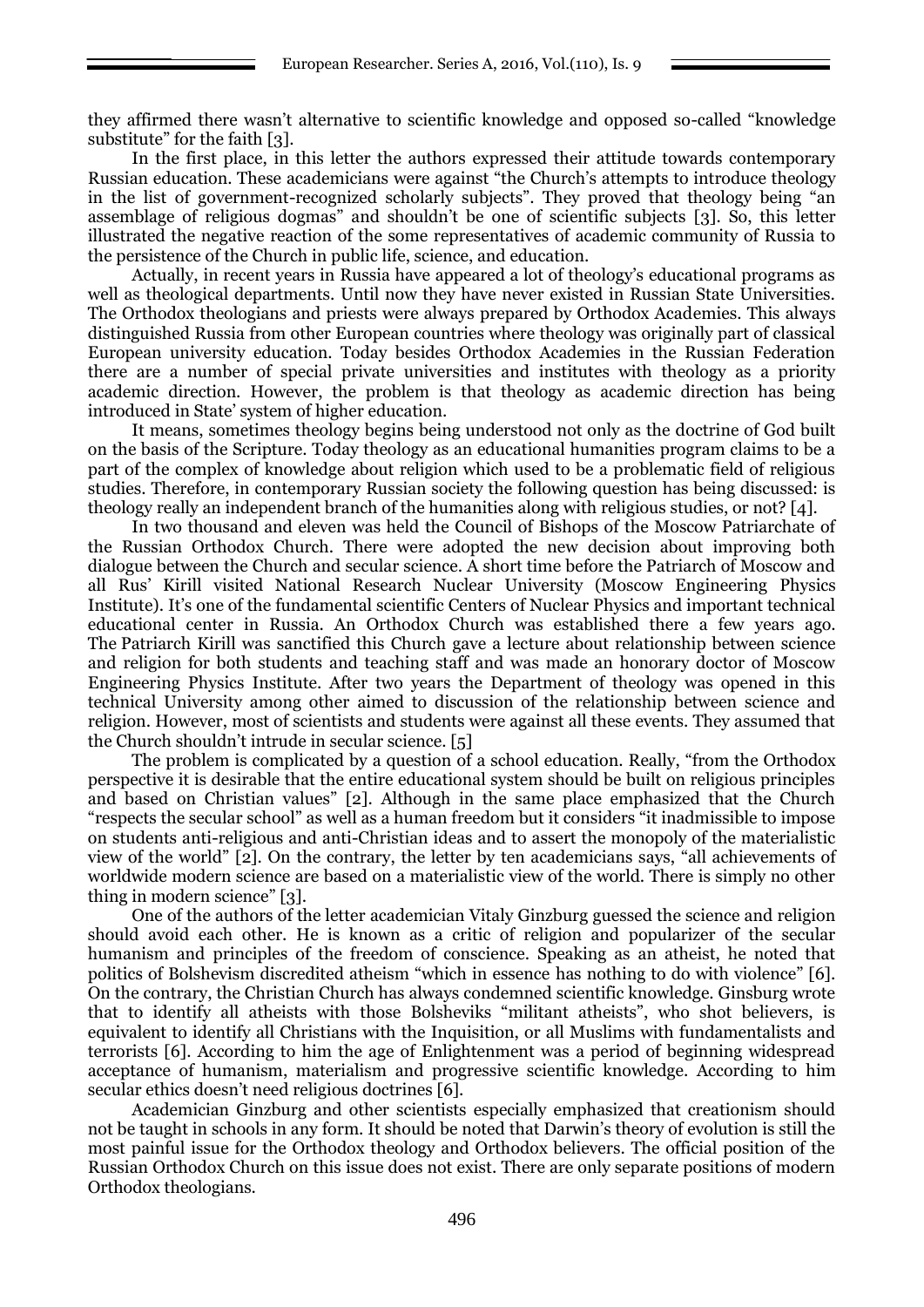In two-thousand and six a well-known case was held in Russia. A fifteen year old schoolgirl Masha Schreiber, and her father, were speaking against the non-alternative "imposition" of the theory of evolution in school's course of biology which is contrary to her religious faith. Although St. Petersburg court rejected the claim to prohibition of teaching of the evolutionism, the case became a major focus of public attention, and was discussed for a long time [7].

In two-thousand and thirteen a group of Orthodox young people made a flashmob against the theory of evolution at the State Darwin Museum in Moscow. Their leaflets told that the world was created by God seven thousand five hundred twenty two years ago. Also they demanded to bring "religious instruction" in every school. It is even more interesting that one of the leaflets contained the text about the theory of evolution as a real threat. It was called a pseudoscientific myth which Trotsky and Hitler followed to justify the murder of millions of people [8].

This flashmob received a numbers of negative responses on the Internet. For Orthodox culture it was unique. It looked like an action of Protestant creationists in the USA many years ago and in general as a rule it is condemned by Orthodox believers. So, it was supported only by a few Orthodox priests. A lot of theologians were against this flashmob such as one of the most popular and influential contemporary Orthodoxy theologians Andrey Kuraev [9]. In one of his papers "Orthodoxy and evolution" he argues that "in Orthodoxy there are no textual or doctrinal reasons for the rejection of evolution". According to him "the Lord created matter which is able to the benefits of the development" [10].

One more problem which is discussed in modern society even more widely is the problem of the use of biomedical technologies. Here the Church has a clear official position which is shared by almost all orthodox theologians. Particularly, in this point it is most significant that the understanding of good and evil in the modern Christian thought is contrary to ethics of liberal secular humanism.

In fact, the rapid development of biomedical technologies which have invaded the life of modern man rises nowadays in front of society serious questions about boundaries of tolerance. "The Basis of the Social Concept" of the Russian Orthodox Church says that this development without spiritual moral bases "can bring to humanity new burdens and suffering" [11]. The Church insists that "proceeds from the ideas of life based on the Divine Revelation. It asserts life as a precious gift of God". It noticed that "the growing technological interference in the conception of human life presents a real threat to the spiritual integrity and physical health of a person" [11].

Thus, the Church strongly condemns abortion as a grave sin, and different manipulations of reproductive medicine such as donation of germ, surrogate motherhood as well as a change of the human genome, the cloning of the human being, foetal therapy, euthanasia, sex reassignment surgeries, and others things of new medicine technologies. In this case, it is emphasized that not medicine is condemned as such, but a human choice of "a distortion of the God-created human nature" [11]. The Russian Orthodox Church and contemporary Orthodox theology of science reasoning from today's realities very clearly define their position towards the saving of Christian values, human life, traditional family, freedom, and responsibility as well as the sin.

## **4. Conclusion**

In such a way, we can come to the following conclusions.

In Russia as in other European countries, the problem of relationship between science and religion is being very acute last decades. This is one of the most important subjects in both academic studies and public discussions. In particular, it has to do with some changes of contemporary Russian education.

On the one hand, the importance of scientific discoveries of modern theology is scarcely contested. In general, Christian theology is trying to find correct explanation for scientific theories. However, on the other hand, the Russian Orthodox Church opposed "the monopoly of the materialistic view on the world". In turn, a number of "atheistically-minded" scientists resolutely oppose it.

Unfortunately, a gap between secular liberalism and Christian conservatism is increasing. Certainly, the problem of the relationship between science and religion has not only theological or ethical issues, but also social and political aspects. But I believe that definition of basic human values and principles today is fundamentally important for people all over the world. Actually,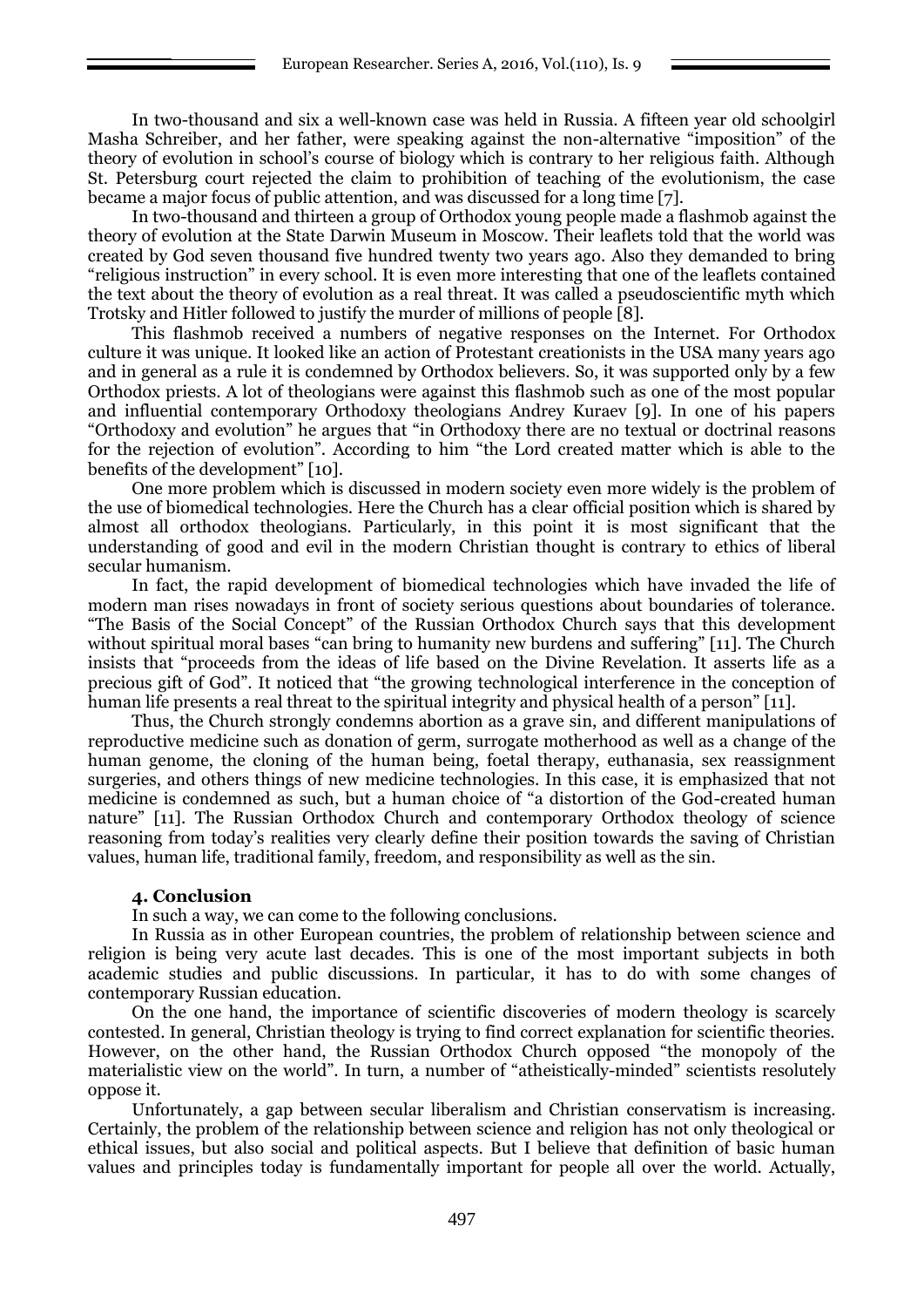today the need for a new world view promoted the successful interaction between science and religion [12, pp. 5-6].

Indeed, the impact of science and technology on the process of the formation of a personality and society nowadays is infinite and it will only increase. It has always been the most important factor of secularization. In fact, such influence of science and technology to humanity in the twenty first century also carries a potential threat to the essence and existence of a human being. So, for this reason it is necessary for Orthodox Christian theology to understand the modern reality. Thus it leads Christian theology all over the world including Russia to the development and popularization of discussions about relationship between science and religion.

## **5. Acknowledgements**

The publication was prepared with the support of the grant of Russian Foundation for Humanities № 16-33-01186 "Religion, Science and Education in the Russian Federation nowadays".

## **References**

1. Frank, Semen L. Religiya i nauka [Religion and Science] // Religiya, filosofiya i nauka. Bryussel'. 1953, № 1, pp. 1-26.

2. Osnovy sotsial'noi kontseptsii Russkoi Pravoslavnoi Tserkvi. XIV. Svetskie nauka, kul'tura, obrazovanie [The Basis of the Social Concept of the Russian Orthodox Church. XIV. Secular science, culture and education] [online] // Available from: <http://www.patriarchia.ru/db/text/141422.html> (accessed 10.09.2016).

3. Otkrytoe pis'mo prezidentu Rossiiskoi Federatsii V.V. Putinu [The open letter to the President of the Russian Federation from ten academicians, the Members of the Russian Academy of Sciences] [online] // Available from: [http://scepsis.net/library/id\\_1346.html](http://scepsis.net/library/id_1346.html) (accessed 10.09.2016).

4. Shakhnovich, Marianna M., Shmonin, Dmitry V. Teologiya i religiovedenie v sovremennoi Rossii: praktika obrazovatel'noi deyatel'nosti [Theology and religious studies in contemporary Russia: the practice of educational activities] // Vestnik Russkoi khristianskoi gumanitarnoi akademii. 2013, Vol. 14, Is. 1, pp. 253-255.

5. Some Internet news [online] // Available from: http://www.vesti.ru /doc. html?id=345474&photo\_id=409336&p=3&fr=1 <http://www.patriarchia.ru/db/text/1106478.html> <https://mephi.ru/special/press/news/1387/9202/> [http://www.religiopolis.org/news/149-miphi](http://www.religiopolis.org/news/149-miphi-zastav-rektorat-bogu-molitcya-on.html)[zastav-rektorat-bogu-molitcya-on.html](http://www.religiopolis.org/news/149-miphi-zastav-rektorat-bogu-molitcya-on.html) (accessed 10.09.2016):

6. Ginzburg, Vitaly L. Ob ateizme, religii i svetskom gumanizme [About atheism, religion and secular humanism.] Moscow: Librokom, 2011. See [online:] Vera v Boga nesovmestima s nauchnym myshleniem [Faith in God is incompatible with scientific thinking] // Available from:

[http://www.atheism.ru/library/Ginzburg\\_2.phtml](http://www.atheism.ru/library/Ginzburg_2.phtml) (accessed 10.09.2016):

7. Some Internet news [online] // Available from:

<http://www.fontanka.ru/2007/05/29/089/> <https://rg.ru/sujet/2842/>

[http://www.gazeta.ru/2006/10/26/oa\\_221708.shtml](http://www.gazeta.ru/2006/10/26/oa_221708.shtml) [http://www.interfax-](http://www.interfax-religion.ru/print.php?act=print_media&id=3146)

[religion.ru/print.php?act=print\\_media&id=3146](http://www.interfax-religion.ru/print.php?act=print_media&id=3146) (accessed 10.09.2016).

8. Some Internet news [online] // Available from:

<https://www.ridus.ru/news/73497.html>

<http://macroevolution.livejournal.com/116402.html>

<http://annya-writer.livejournal.com/1097.html> (accessed 10.09.2016).

9. See online: <http://diak-kuraev.livejournal.com/455521.html?page=3> (accessed 10.09.2016)

10. Kuraev, Andrey V. Orthodoxy and evolution [online] // Available from: [http://svitk.ru/004\\_book\\_book/15b/3407\\_kuraev-pravoslaviya\\_i\\_evolyuciya.php](http://svitk.ru/004_book_book/15b/3407_kuraev-pravoslaviya_i_evolyuciya.php) (accessed 10.09.2016).

11. Osnovy sotsial'noi kontseptsii Russkoi Pravoslavnoi Tserkvi. XII. Problemy bioetiki [The Basis of the Social Concept of the Russian Orthodox Church. XII. Problems of bioethics] [online] // Available from:<http://www.patriarchia.ru/db/text/141422.html> (accessed 10.09.2016).

12. Kasavin, Ilya T. Vvedenie. O vozmozhnosti novogo napravleniya issledovanii: "Science & Spirituality" [Introduction by Ilya Kasavin. On the possibility of a new research trend: "Science &